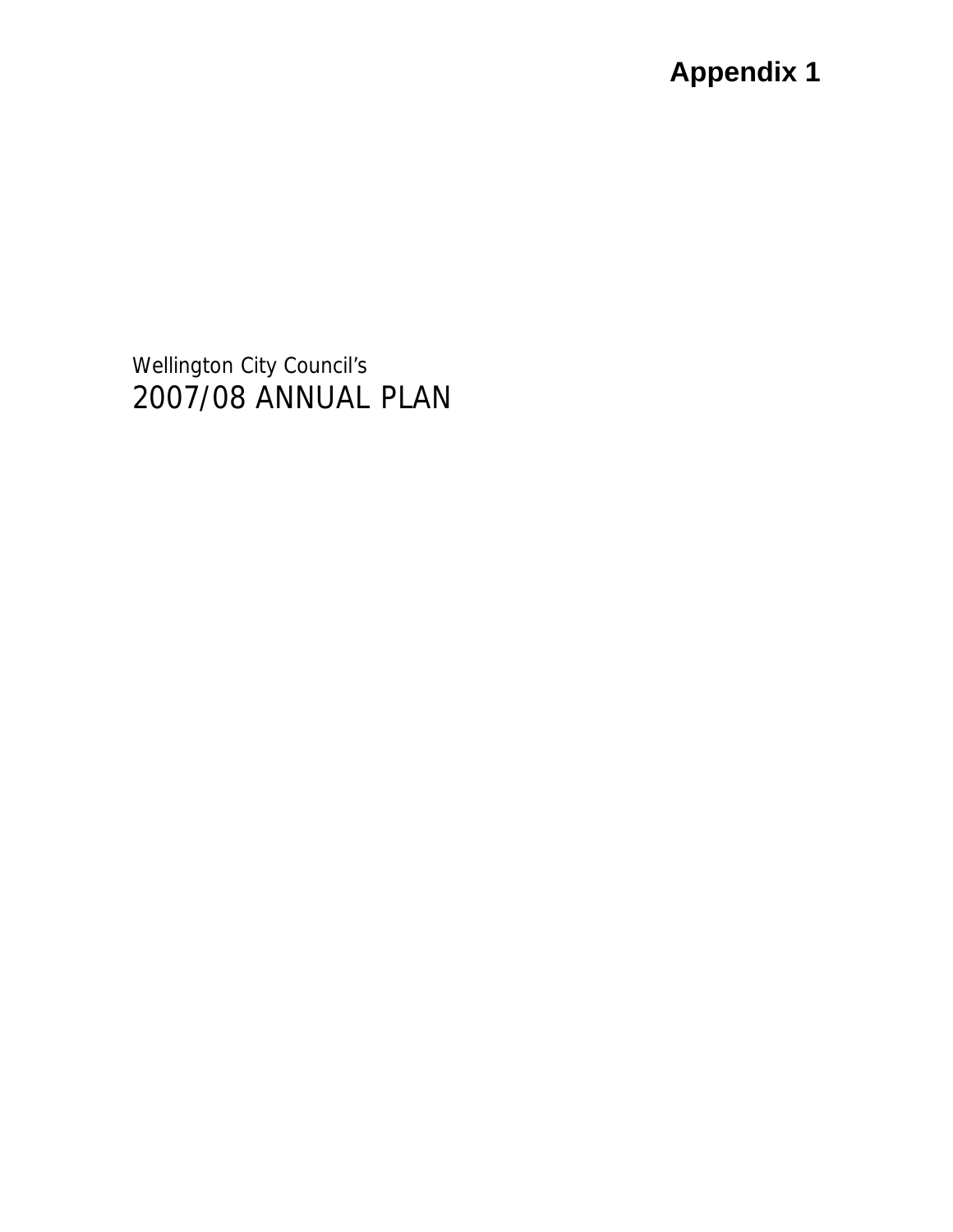### **CONTENTS**

#### **OVERVIEW**

- A message from the Mayor and Chief Executive
- **•** Our role and direction
- **A** snapshot of the city **x**
- Our work x
- What's new for this year
- Rates, charges and operational spending xx
- Capital spending x

#### **OUR ACTIVITIES IN DETAIL**

#### **Urban development**

- **Urban planning and policy** and  $x = x$
- **Building control and facilitation** x
- **Development control and facilitation Development control and facilitation**
- **Earthquake risk mitigation in the case of the case of the case of the case of the case of the case of the case of the case of the case of the case of the case of the case of the case of the case of the case of the case of**
- Public space development x x

#### **Transport**

- **Transport planning and policy** and **reduced x**
- **Transport networks** x
- Parking x

#### **Economic development**

- **EXECT:** City promotions, events and attractions x Business support x **Environment Gardens and beaches** x **Green open spaces** x x ■ Water x x Wastewater x x Waste reduction and energy conservation x Environmental conservation attractions x
- Quarry x

#### **Cultural well-being**

| $\blacksquare$ | Galleries and museums               |  |
|----------------|-------------------------------------|--|
| $\blacksquare$ | Heritage                            |  |
| $\blacksquare$ | Community arts and cultural support |  |
| $\blacksquare$ | Arts partnerships                   |  |

#### **Social and recreation**

| Libraries                                     | x |
|-----------------------------------------------|---|
| Recreation facilities and programmes          | x |
| Public health and safety                      | x |
| Housing                                       | x |
| Community support                             | x |
| Governance                                    |   |
| Maori engagement (including mana whenua)      | x |
| Information, consultation and decision-making | x |

#### **FINANCIAL FORECASTS**

| ٠ | Funding impact statement            |  |
|---|-------------------------------------|--|
|   | Forecast financial statements       |  |
| ٠ | Significant accounting policies     |  |
| ٠ | Significant forecasting assumptions |  |
|   |                                     |  |

#### **APPENDICES**

| ٠   | Council-controlled organisations |  |
|-----|----------------------------------|--|
| . . | Fees and charges                 |  |
| ٠   | Council outcome indicators       |  |
|     | Elected members                  |  |
|     |                                  |  |

 $\blacksquare$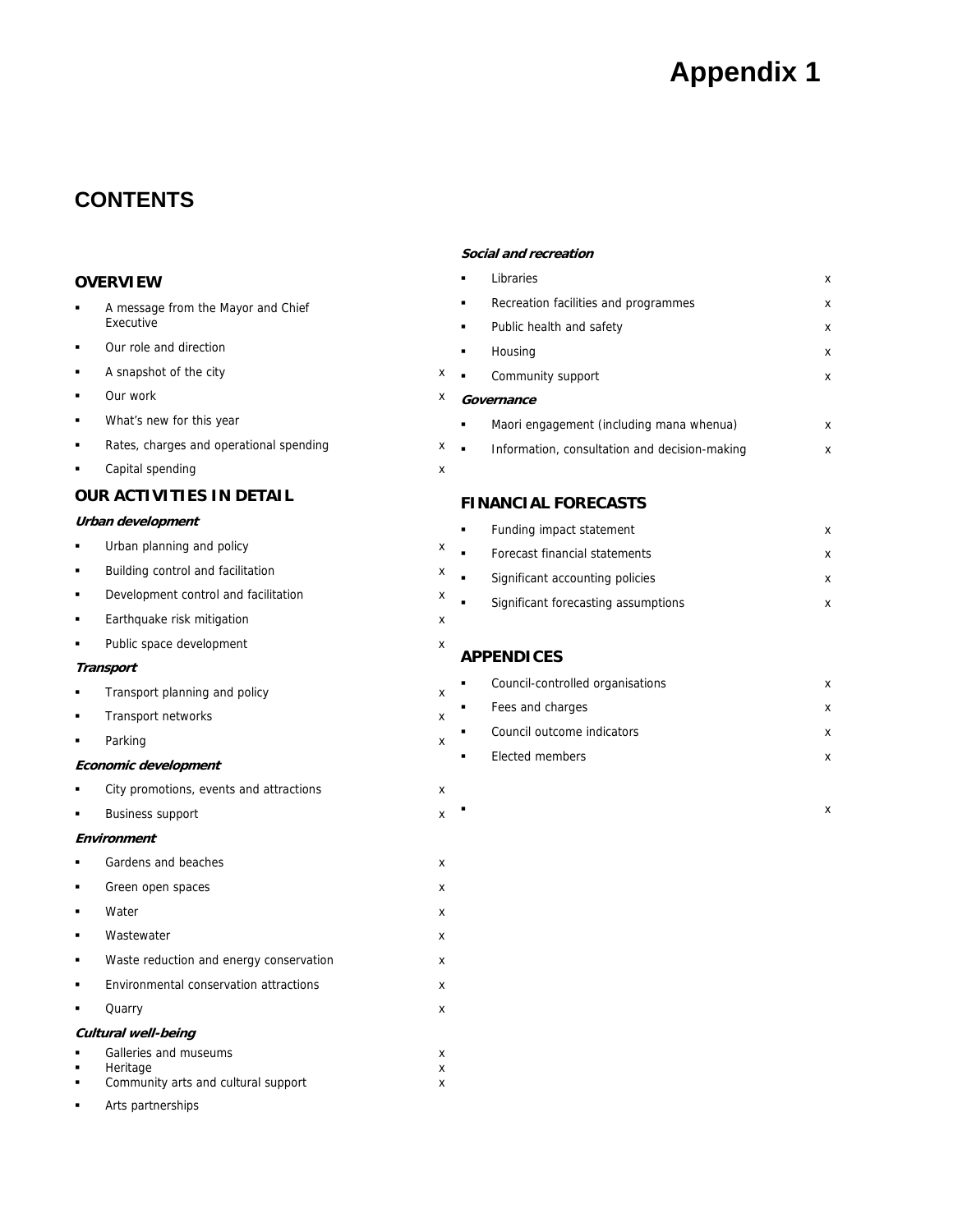#### **Welcome to our annual plan for 2007/08.**

Wellington is in great shape – in the latest survey of New Zealand's largest cities we once again came out top, with 93% of residents rating their quality of life as good or very good.

This plan is about building on the city's strengths, and on the vision set out last year in our 2006-16 longterm plan: a vision of Wellington as a thriving, internationally competitive city.

In the coming year we'll be working hard to increase the role events play in the life of the city, upgrade and improve parks, town centres and sport/recreation facilities, and boost our support for grass-roots organisations and communities.

We received more than 900 submissions on our draft annual plan. We've listened to your views and altered our plans accordingly. Thanks to all of you who took the time to have a say about the future of your city.

We can all look forward to another fantastic year of progress.

KERRY PRENDERGAST

MAYOR

#### **Facing the challenges of a growing city.**

The Wellington City Council is responsible for a huge range of services – protecting the environment, looking after the transport system and water supplies and other key infrastructure, providing libraries and recreation facilities, running events to keep the city lively and much, much more.

In managing the city's resources to deliver these services, we have to meet community expectations, respond to inflationary pressures, meet the challenges of a growing city, and ensure that today's actions don't burden future generations. In other words, we have to take a long term view.

The Council's programme for 2007/08 is aimed at meeting these challenges. It includes initiatives that will meet immediate needs, such as helping community groups that are facing rising costs. It also includes projects that will enhance the city in the long-term, such as development of parks and other facilities. On two major projects – New Zealand Memorial Park and the \$220 million upgrade of our housing portfolio – we have formed funding partnerships with central government.

Through efficient management and careful prioritisation, the Council has contained rates growth within acceptable parameters for 2007/08. As the city grows, we will continue to work hard to strike an appropriate balance between service provision and control of costs.

The 2007/08 programme aims to enhance the wellbeing of Wellingtonians, and to deliver on the Council's goal of ensuring Wellington is a world-class, internationally competitive city. Through our actions today, we can ensure the future is bright.

GARRY POOLE, CHIEF EXECUTIVE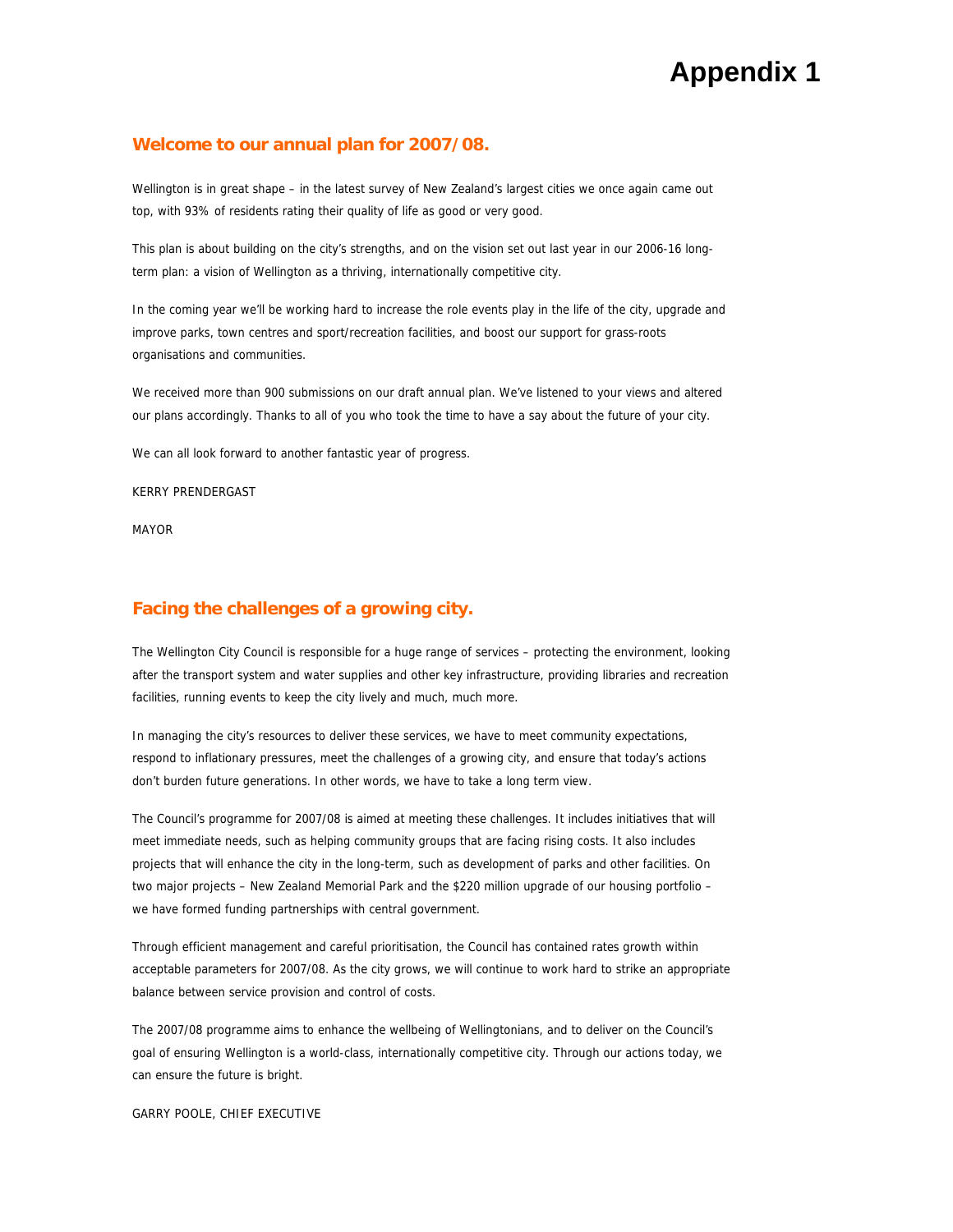#### **OUR ROLE & DIRECTION**

We have two key jobs. 1. To promote the **well-being** of Wellington and its people. 2. To facilitate **democratic local decision-making**.

The Wellington City Council is made up of 15 elected representatives – the mayor and 14 councillors. It's their job to make bylaws, set the city's overall strategic direction, and approve budgets, policies and plans aimed at achieving that direction. Part of their role is to listen and take the pulse of the community before making decisions.

The elected representatives are supported by the Council's chief executive and 1,450+ staff, who provide advice, implement Council decisions, and look after the city's day to day operations.

### **We seek your views before determining our work programme. Then we make ourselves accountable by reporting on our delivery of that programme.**

Every three years we take a long-term look at how the city is doing, what the community's aspirations are, and how we can help to meet those aspirations. This helps form the basis of a long-term work programme – including budgets, policies, and information about how we'll monitor the levels of service we provide and the quality and effectiveness of our work. These details are published in a long-term plan.

In-between these three-yearly plans, we take a fresh look at our annual work programme and consider whether any changes are needed – changes to our budgets, for example, or new projects to help deal with issues or challenges facing the city. We publish a draft annual plan and listen to your feedback before publishing an annual plan (this document).

Every year, we also publish an annual report. This sets out how we performed against the long-term plan or annual plan for the year. Did we do all we said we'd do? Did we meet our budgets? Did we do as good a job as we should have? Did we contribute to improvements in the overall well-being of Wellington and its residents?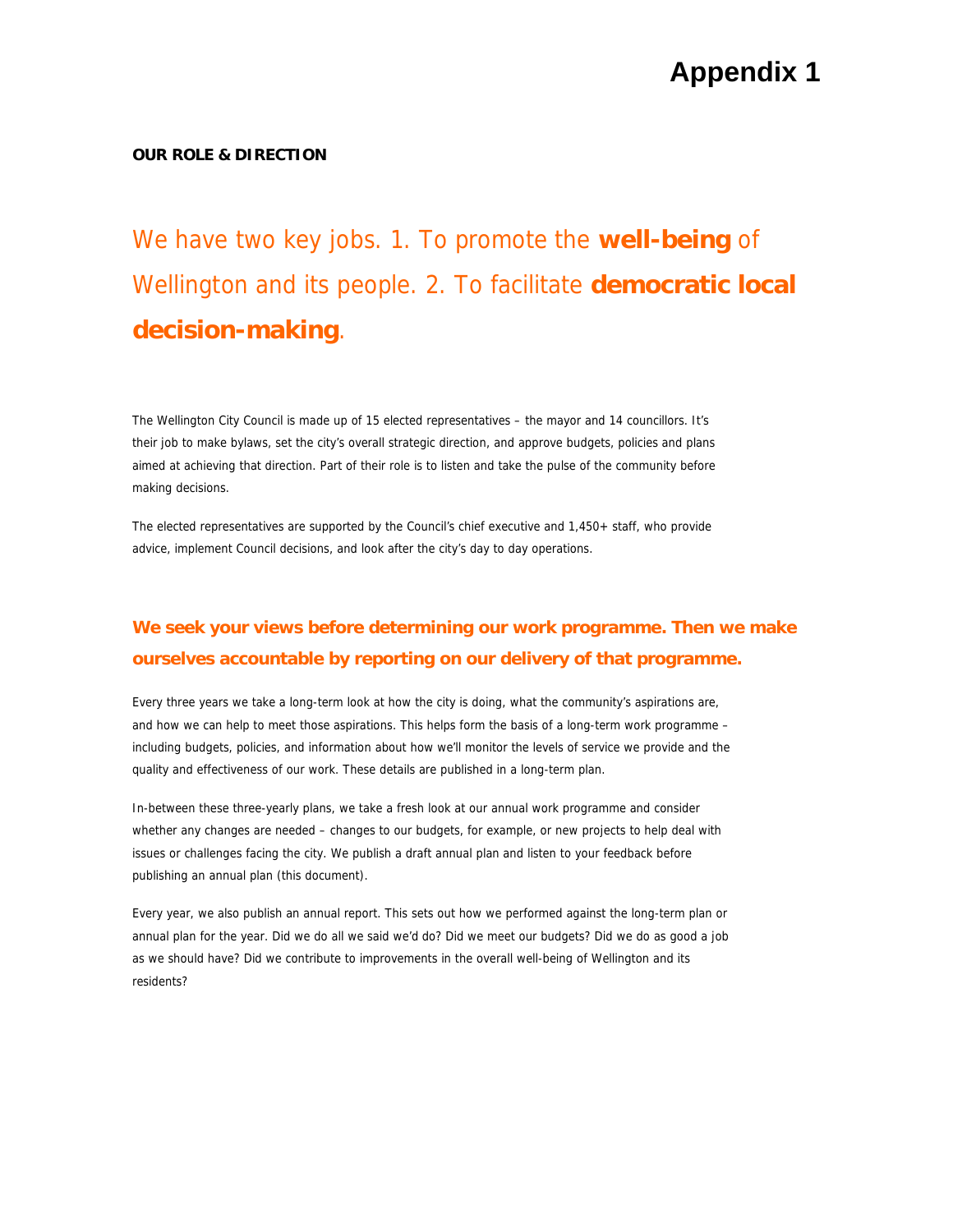#### **We aim to manage the city in line with community aspirations.**

After public consultation during 2005 and 2006, we set 13 long-term goals (or "outcomes") for Wellington. They are:

- Wellington will become more **liveable**
- Wellington will develop a stronger **sense of place**
- Wellington will become more **compact**
- Wellington will become more **eventful**
- Wellington will become more **inclusive**
- Wellington will become more **actively engaged**
- Wellington will become more **sustainable**
- Wellington will become **safer**
- Wellington will become **healthier**
- Wellington will become **better connected**
- Wellington will become more **prosperous**
- Wellington will become more **competitive**
- Wellington will become more **entrepreneurial and innovative**.

The indicators that we use to measure our progress towards these are contained in the appendix. More details on the outcomes can be found in the long term plan.

#### **WHAT'S DIFFERENT ABOUT THIS PLAN?**

We've always worked hard to make our plans as clear and easy to understand as possible. That's part of being accountable and consulting effectively.

This year, we've made some improvements to the 'Our Activities in Detail' section of our plan by grouping some activities together that we'd separated in the past. This change means you can more clearly see our plans in their full context – for example, we're describing all of our work relating to the transport network in one place, instead of considering separate parts of the network (roads, cycle ways etc) over several pages. There's no change to the level of formal detail that's available about our finances and expected service performance – it's just presented in a simpler, clearer way here. You'll also see that activity numbers are provided in the 'what it will cost' tables for easy references back to the long term plan.

Copies of the long term plan are available on our website www.Wellington.govt.nz, from your local library or by calling 499 4444.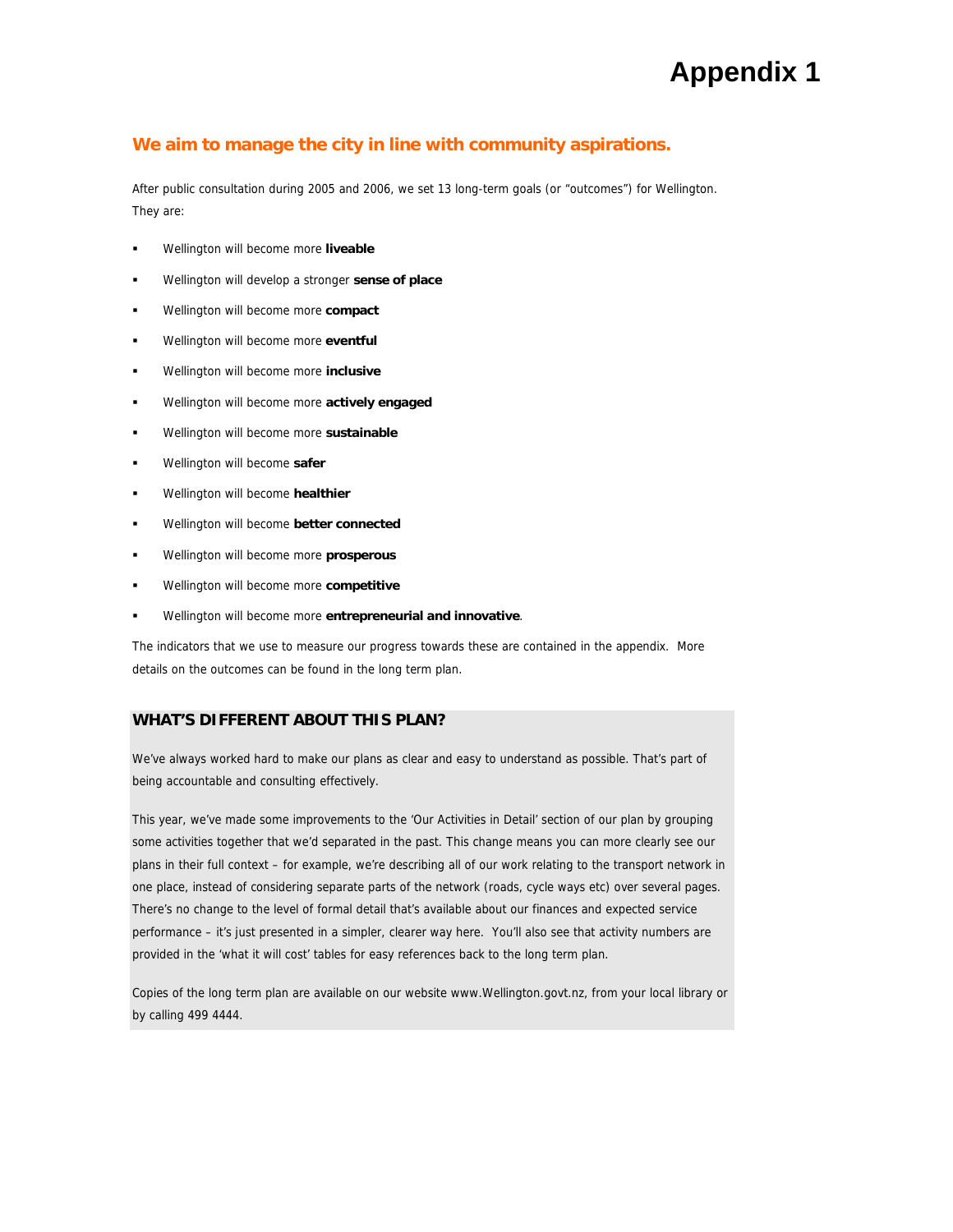### **SNAPSHOT OF THE CITY**

|                                     | <b>Wellington City Now</b>                                                                                                       | <b>Wellington City Then</b>                                                                                             | Did you know?                                                                                                                   |
|-------------------------------------|----------------------------------------------------------------------------------------------------------------------------------|-------------------------------------------------------------------------------------------------------------------------|---------------------------------------------------------------------------------------------------------------------------------|
| Population                          | Wellington city has a population of<br>179,466. Wellington city makes up<br>40.0% of the region's total<br>population.           | In 2001, our city had a population<br>of 167,187. Wellington city made<br>up 39.1% of the region's total<br>population. | Our population is expected to<br>increase to 201,100 people by<br>2021.                                                         |
| Population density                  | Wellington city has an estimated<br>620.9 people per square kilometre.                                                           | In 2001, our city had an estimated<br>576.5 people per square kilometre.                                                | Wellington city residents have<br>access to 34.7 square kilometres of<br>Town Belt, park and reserve land.                      |
| Employment                          | Employment continues to grow,<br>with 132,720 people being<br>employed in Wellington city in<br>2006.                            | In 2001, 108,910 people were<br>employed in Wellington city.                                                            | The property and business services<br>industry employees more<br>Wellingtonians than any other<br>industry (approximately 20%). |
| Average earnings                    | Wellington city employees earn an<br>average of \$28.33 per hour (March<br>quarter 2007)                                         | In 2004, the average employee<br>earned \$25.93 per hour (March<br>quarter 2005).                                       | Wellington city employees have the<br>highest average hourly earnings of<br>all major cities in New Zealand.                    |
| <b>Travel to central Wellington</b> | 34% of Wellingtonians who travel<br>into central Wellington on a<br>weekday use public transport, 45%<br>use a car and 10% walk. | In 2001, 30% of people used public<br>transport, 52% drove and 14%<br>walked.                                           | Wellington city has the largest<br>proportion of residents who use<br>public transport of all major cities in<br>New Zealand.   |
| Average sale price for dwellings    | In Wellington, the average home<br>now costs \$411,000 (March quarter<br>$2007$ ).                                               | In 2004, the average home cost<br>\$315,800 (March quarter 2005).                                                       | Wellington city average home<br>prices are the second most<br>expensive in New Zealand, behind<br>Auckland.                     |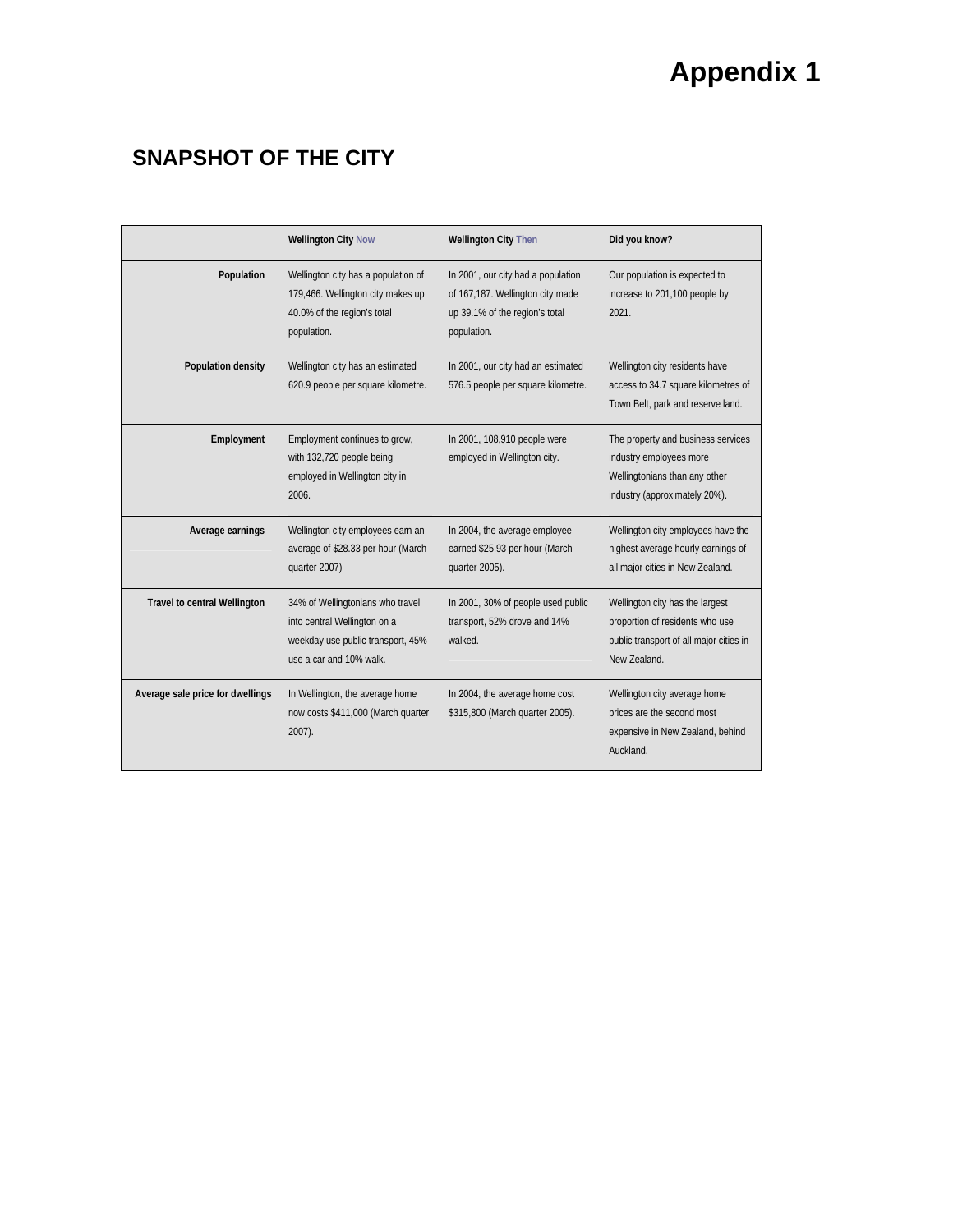**OUR WORK** 

### We focus our work on **seven strategic areas**.

**URBAN DEVELOPMENT** – Our built environment work includes enhancing the **waterfront** and city and suburban centres, developing public spaces such as **urban parks and squares**, looking after **heritage** sites, assessing and issuing **building and resource consents**, ensuring earthquake-prone buildings are strengthened, and planning for the city's **future growth** and development.

The significant growth and development expected in Wellington over the next 20 years creates some challenges for us. We're aiming to respond to those challenges in ways that are sustainable and preserve the city's special character.

A key priority through to 2009 is to improve land use and transport by focusing development along a 'growth spine' stretching from Johnsonville in the north, to the central city, and Newtown and Kilbirnie in the south. Other priorities include improving the way we manage infill development in residential areas, and improving the quality of the city's urban design.

**TRANSPORT** – We look after 670km of **streets and roads**, as well as footpaths, **cycle lanes**, traffic signals, **car parks** and so on. We also: support public transport through **bus priority measures** such as bus lanes, letting buses go first at traffic lights, and providing bus shelters; work suburb by suburb to improve **road safety**; and plan to ensure the city's transport network meets **future needs**.

Our transport system is generally performing well – Wellington's streets are safe by national standards, we're high users of public transport, and most residents believe the city is easy to get around. However, we do face challenges such as ensuring the transport network can keep up with growing demand, and reducing harmful environmental effects such as noise, water and air pollution.

For the period to 2009, key priorities include managing demand on the transport network, advocating for investment in the city's state highway network, further developing our bus priority measures, and improving access to the port and ferry terminals.

**ECONOMIC DEVELOPMENT** – We work to attract major **events** such as the World of WearableArt Awards and the International Sevens. We also fund **tourism** promotions, and support **attractions** such as Te Papa and conference venues such as the Wellington Convention Centre. To support businesses, we: provide free weekend parking in the city; fund **business development** and incubator programmes, and programmes to attract businesses, investment and skilled people to the region; provide grants to help community projects with economic benefits for the city; and **market the city** as a destination of choice.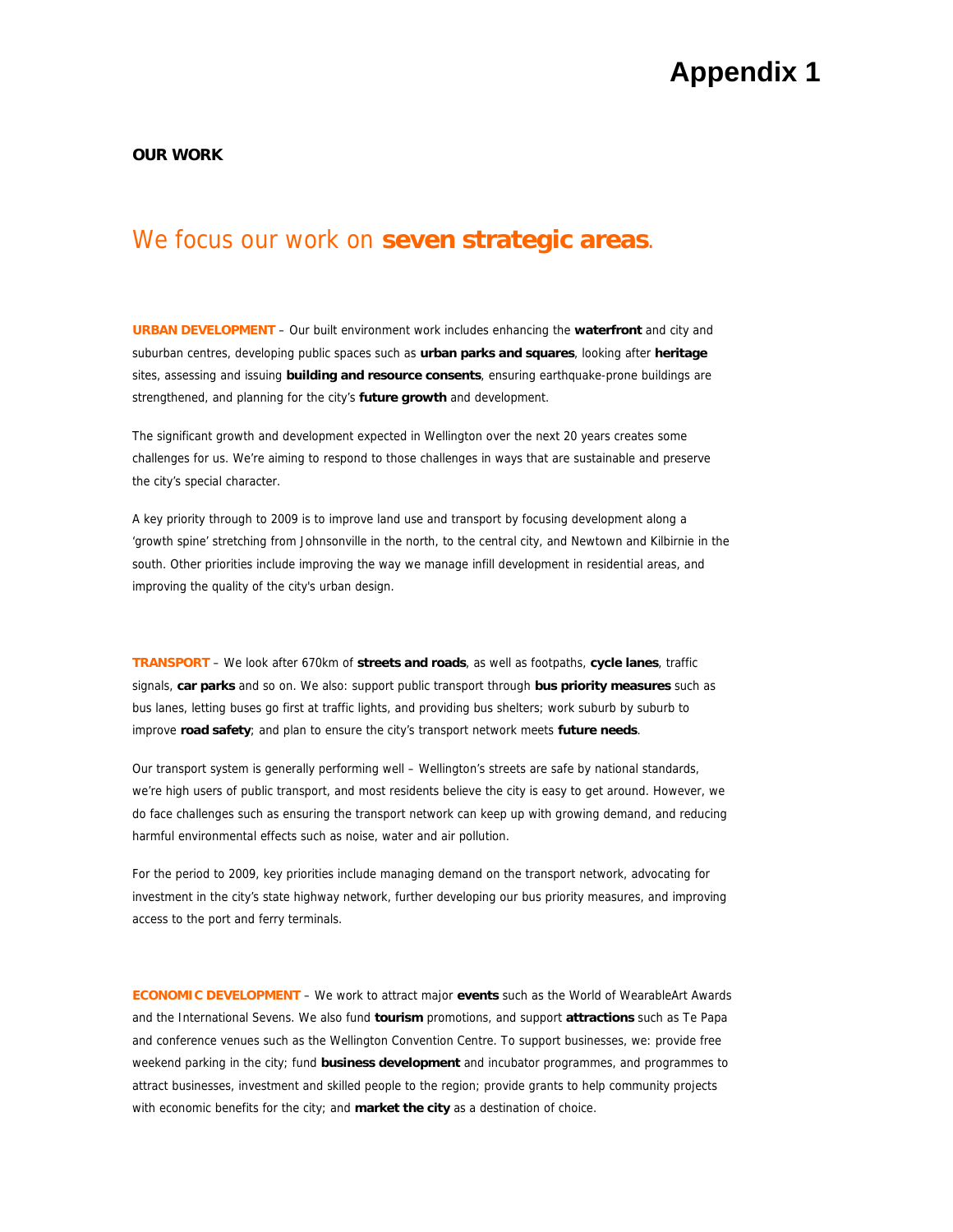Key challenges are to make the city more internationally competitive, foster innovation and entrepreneurship, and lift Wellington's sustainable economic growth.

Priorities for the period to 2009 include: implementing the Wellington Regional Strategy to guide economic development; strengthening the city's status as a centre of creativity and innovation; and attracting at least one regular long-haul air service to Wellington from a south-east Asian market.

**ENVIRONMENT** – We look after the city's 34+ square kilometres of **reserve land**, as well as **beaches**, coastline, and **botanical gardens**. We fund the **Zoo** and the **Karori Sanctuary**, and work to develop other world-class nature-based visitor attractions such as the **Marine Education Centre**. We also: provide **water supply**, stormwater and sewage disposal; provide **recycling** and **waste disposal** services; offer grants for environmental initiatives; run the Kiwi Point Quarry; and promote **energy efficiency** and sustainability.

Though Wellington enjoys a stunning natural environment, we also face some significant challenges. Like other cities, we need to find ways of becoming more sustainable – to address broad issues such as climate change – by producing fewer greenhouse gas emissions, dumping less waste, using resources such as water and energy more efficiently, and protecting biodiversity and ecosystems.

Over the period to 2009, key priorities include promoting water and energy efficiency, improving protection of streams, developing a coherent plan to address biodiversity issues, and strengthening our partnerships with stakeholders to increase environmental awareness, community participation, and the achievement of environmental goals.

**CULTURAL WELL-BEING** – We fund the city's popular **art galleries and museums**, operate Toi Poneke – the Wellington Arts Centre, and support the **NZ International Arts Festival**, the St James Theatre and the NZ Symphony Orchestra. We also provide **cultural grants**, support community **events and festivals**, and run the **City Archives**.

Wellington's arts and culture scene is thriving. Our key goal is to maintain this strength, and to ensure that all Wellingtonians can participate in the city's cultural life.

Over the period to 2009, our key priorities include: protecting and enhancing local 'sense of place'; enhancing the area at the top of the Cable Car; strengthening our partnerships with arts organisations; and engaging more effectively with grass-roots arts and culture communities.

**SOCIAL AND RECREATION** – We provide **homes** for people whose needs are not met by state housing or the private housing market, fund projects to help **homeless people**, support **community organisations**, and provide **community centres and halls**. We also work to protect **public health and safety** through projects such as monitoring the city centre, banning liquor consumption in public in parts of the city, licensing food and liquor outlets, animal control, regulating other public health risks, providing toilets and cemeteries, and preparing the city to deal with emergencies such as earthquakes.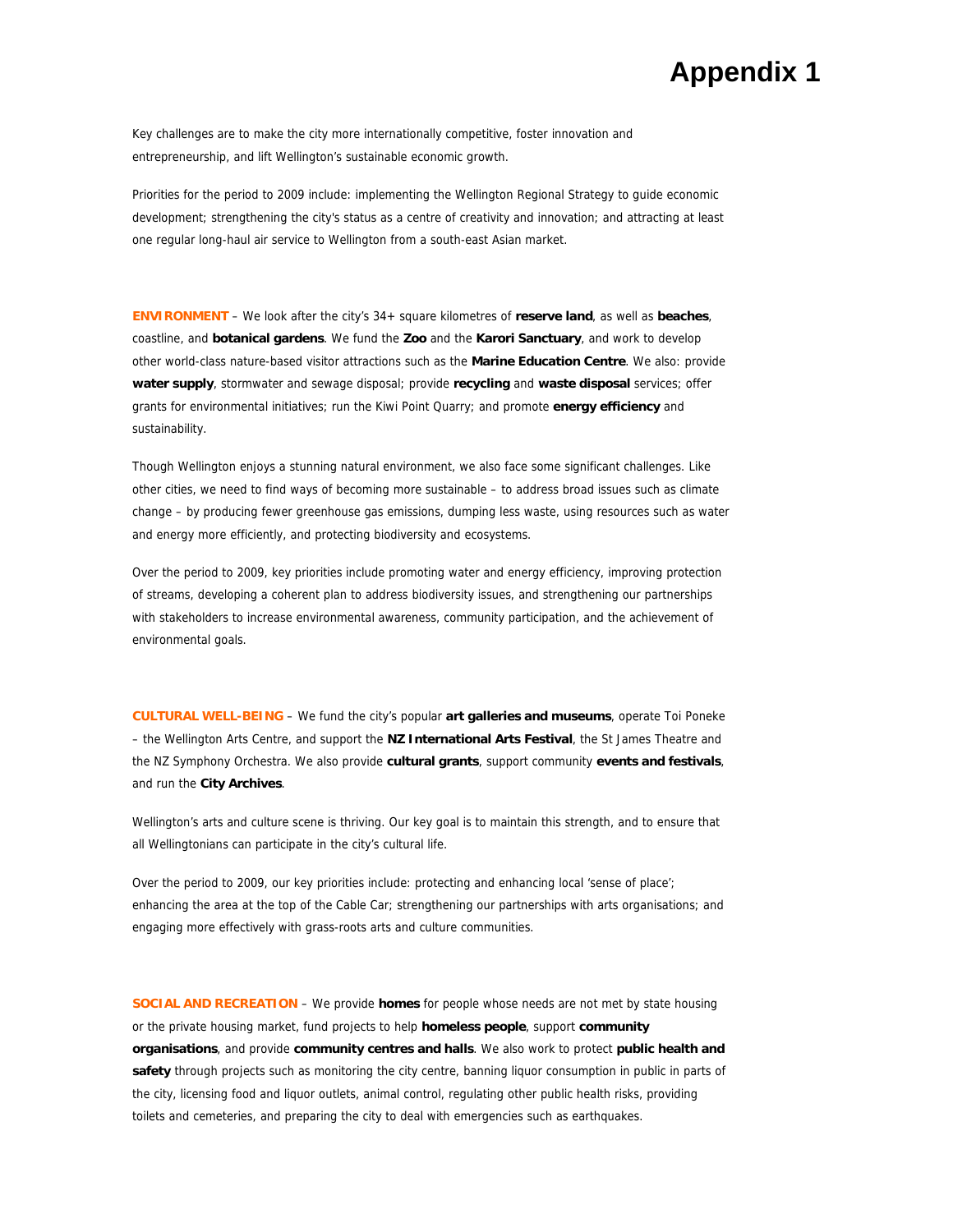Our recreation work includes: providing **libraries**, **playgrounds**, **swimming pools**, **recreation centres**, **sports fields** and **marinas**; running recreation programmes; and reducing the costs of using sport and recreation facilities for people who have community services cards.

Key challenges include providing for a population that is growing in size and diversity, and catering for a wider range of recreation activities.

Over the period to 2009, priorities include increasing the value of community facilities to their communities, promoting social cohesion and sound social infrastructure, and promoting participation in sport and recreation, particularly for youth.

**GOVERNANCE** – Our governance work includes running **local elections**, holding meetings of the **Council** and its committees, producing policies and strategies to guide our work, producing annual plans and annual reports to make ourselves **accountable to residents**, seeking feedback on our proposals from members of the public, engaging with Maori and stakeholder groups, and **providing information** about our services and activities.

The key challenge we face is to increase participation levels and build trust and confidence in civic decisionmaking. Our priorities for the period to 2009 include improving the transparency and quality of processes for public involvement in civic decision-making, and increasing participation rates in democratic processes.

TRANSPORT \$43,358

ENVIRONMENT \$113,483

GOVERNANCE \$13,313

#### **OPERATIONAL SPENDING (\$000)**

#### **CAPITAL SPENDING (\$000)**

Our main areas of operational spending are environment, transport, and social & recreation.

Our main areas of capital spending are environment and transport.

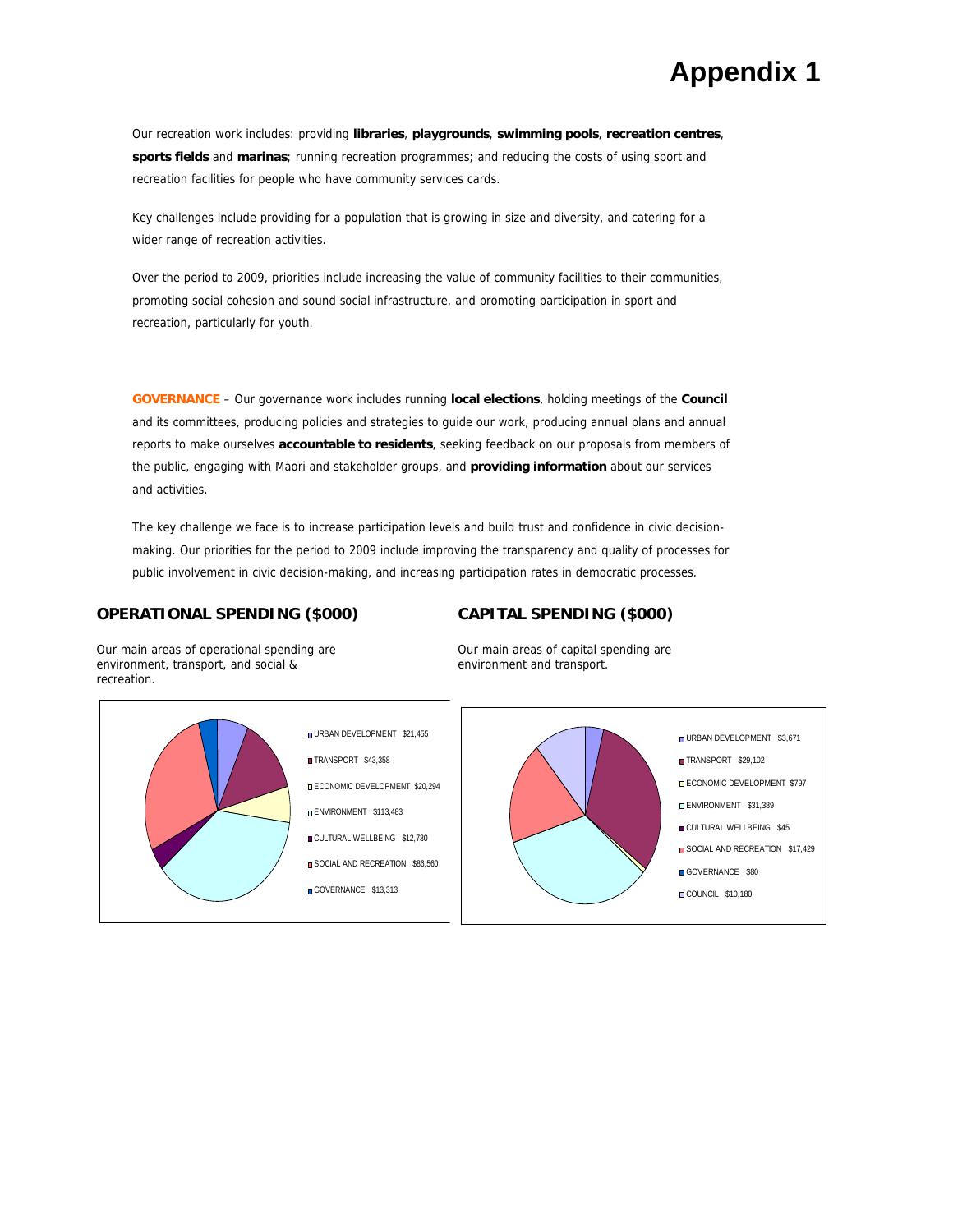#### **WHAT'S NEW FOR THIS YEAR**

# In developing this annual plan, we took into account the **views of Wellington's residents**.

#### **CONSULTATION ON THE DRAFT ANNUAL PLAN**

In April 2007, we published a draft version of this annual plan and asked for feedback. The draft outlined:

- service levels, funding levels and performance targets for 2007/08, as agreed through the long term plan
- proposed new initiatives and variances from the long term plan for 2007/08
- how the community could provide feedback on any of our proposals.

Wellington newspaper, which is sent to all households. The draft was sent to community groups and businesses and was made available through the Council's libraries, swimming pools, service centres, website, and upon request. A summary of the draft plan document was widely distributed and key elements were also highlighted in our Absolutely Positively

We encouraged awareness of the draft plan through media releases, advertisements and a public notice. Information on the draft plan and how to provide feedback was also highlighted on various radio stations and in 'Our Wellington' page of the *Dominion Post*. A video of the draft plan and where to go for more information was shown continuously during the consultation period in the service centre and some libraries.

We held 16 public meetings at which the draft plan was presented and residents were able to ask questions.

#### **YOUR FEEDBACK**

We consulted on the draft plan for five weeks from 16 April to 18 May. We received feedback in the following ways:

- 978 written submissions
- 75 oral submissions over a period of four days
- an independent residents satisfaction survey of a randomly selected cross section of Wellingtonians in May.

The number of submissions was one of the highest ever for our annual plans, showing the high level of public interest in our activities.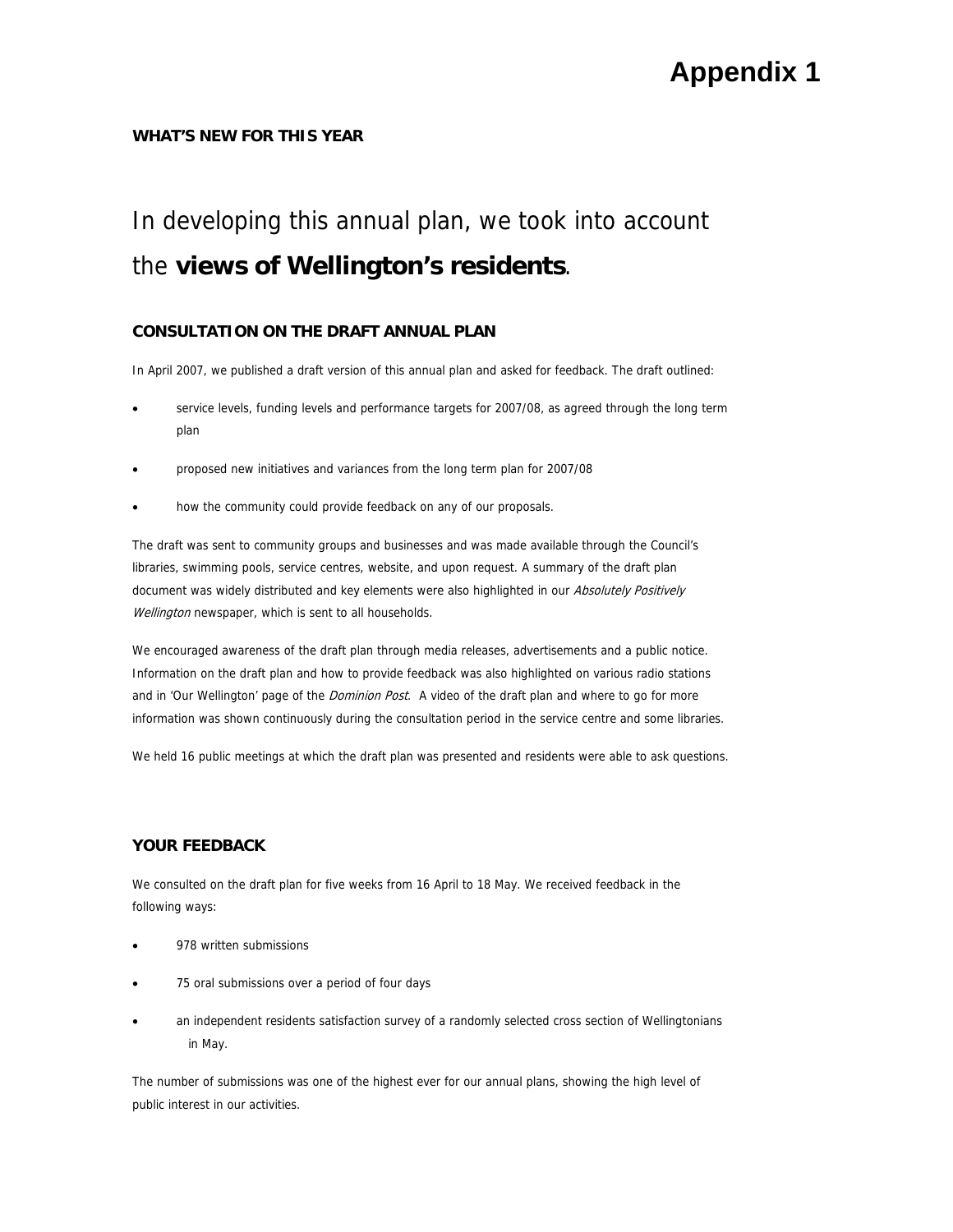Close to 70 percent of all submissions focused on the new initiatives proposed for this year, or were requests for funding support. The remaining submissions focused on fees and charges, existing projects and programmes, or dealt with operational matters. Councillors considered all feedback before making decisions.

Everyone who made a written submission receives a response from the Council regarding the main points raised in their submission.

#### **CONSIDERING YOUR VIEWS**

Our Strategy and Policy Committee, which is made up of elected Councillors and the Mayor, considered your feedback during June. It provided recommendations to Council, which made its final decisions in late June.

The feedback we received influenced Councillors' decisions. The programme outlined in this document is not the same as the one outlined in the draft plan. Key changes include: new funding for New Zealand Memorial Park, the New Zealand Film and Television School and the Basin Reserve; changes to a proposed national portrait and photography gallery; a grant to St Andrews on the Terrace to delay the sale of Crossways community house, and a lower-than-proposed increase in marina fees.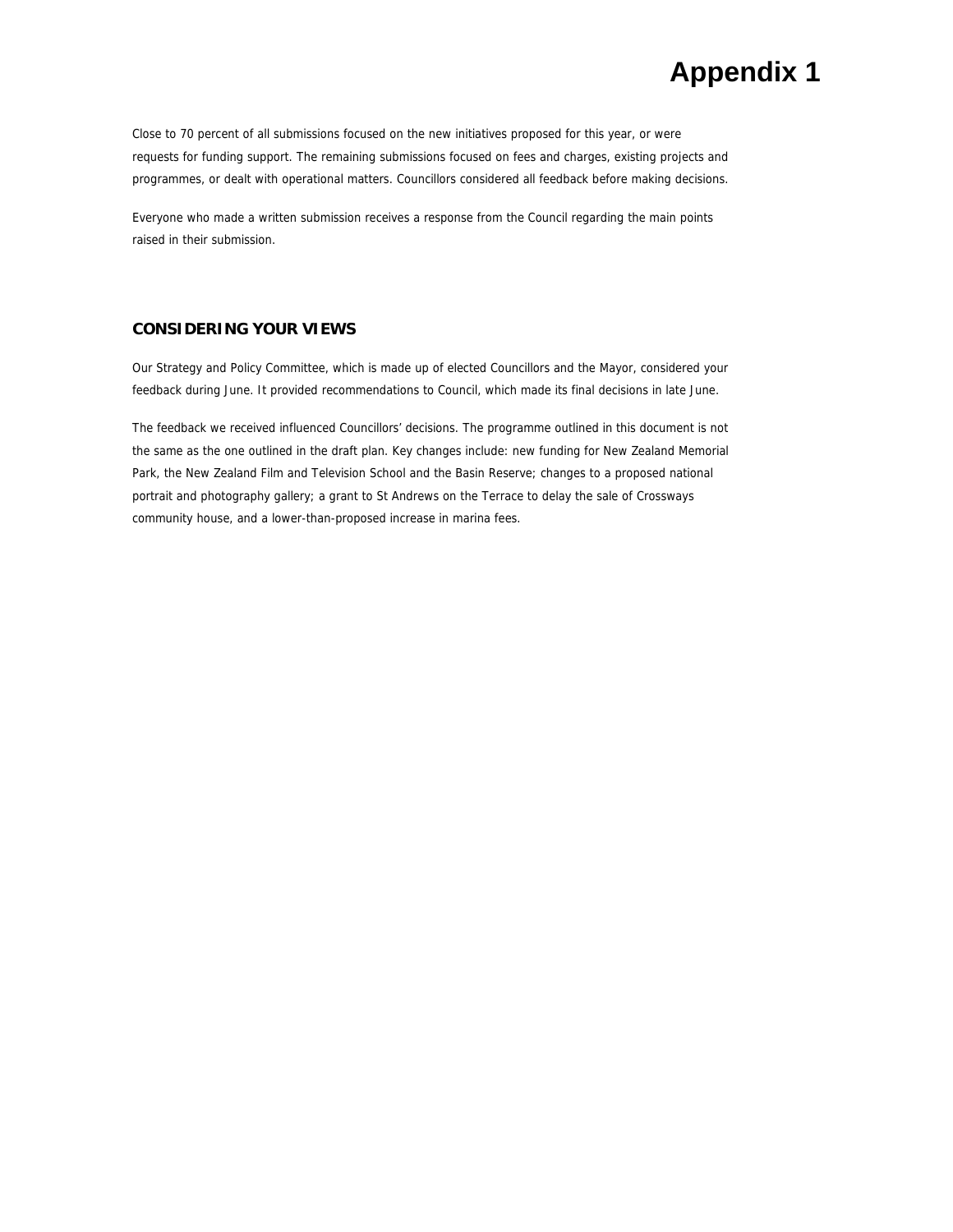#### **NEW PROJECTS FOR 2007/08**

We have agreed to the following initiatives suggested in the draft plan and raised during the consultation period. These projects deal with challenges facing the city. We believe they will contribute to a **higher quality of life** for Wellingtonians.

- 1. We're increasing the size of our Events Development Fund by \$500,000. The fund has helped to **bring major events** such as the World of WearableArt Awards and the International Rugby Sevens to the city. Increasing the size of the fund will help us to contribute to the city's buzz by attracting more major events.
- 2. We're entering a partnership with the Government for a **\$220 million upgrade of our social housing** over the next 10-15 years. This will allow us to improve insulation and ventilation, carry out earthquake-strengthening, upgrade kitchens and bathrooms, reconfigure some bedsits to larger accommodation, and enhance safety and security.
- 3. We're setting up a 'flying squad' to **protect the city's streetscapes from graffiti**. This will be a trial for one year. The service will provide a rapid graffiti removal service for eligible small businesses, utilities, sports clubs, community organisations, and private homes. The flying squad will also provide education on how to remove, discourage and report graffiti; and engage with local artists and community groups to develop murals. The cost for 2007/08 is \$225,000.
- 4. We're planning to make Wellington safer by installing a **tsunami warning system**, consisting of sirens at fixed positions around the coast, as well as two mobile sirens which can be fixed to helicopters and heard almost 2km away. The cost for this work is \$100,000.
- 5. We're partnering with the Ministry for Culture and Heritage to construct the **New Zealand Memorial Park**. We're contributing \$2 million towards the \$12.9 million project, with the remaining funding provided by the Ministry for Culture and Heritage. Construction of the park will vastly improve the surroundings of the National War Memorial – which is an area of deep significance for many New Zealanders – and provide a place for public gatherings on important commemorative occasions such as Anzac Day. Construction will start in October 2007 and is due for completion in 2008.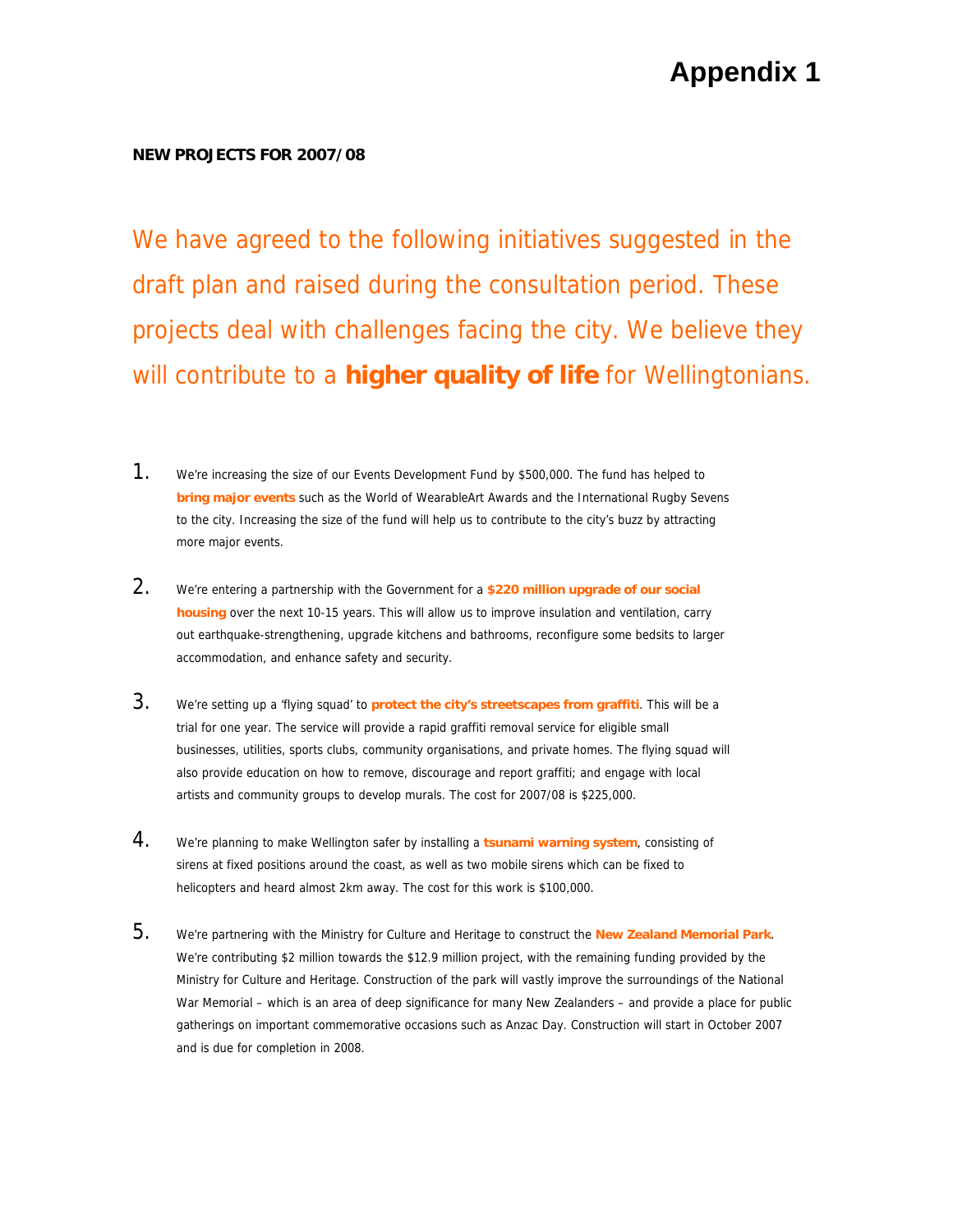- 6. We'll provide \$40,000 a year over the next three years to support the **New Zealand Film and Television**  School, which is the only training provider of its type in Wellington. Its graduates provide the film industry with skilled staff who support the growing film sector in Wellington to attract and retain film businesses.
- 7. We are supporting Shed 11 Ltd, a joint initiative of the New Zealand Centre for Photography and the New Zealand Portrait Gallery, which will provide Wellington with a high quality **fine arts gallery** that will give greater exposure to portrait and photography work from across New Zealand. Shed 11 Ltd will provide exhibits for six months of the year over the next two years (in our draft annual plan, it had proposed to provide yearround exhibits). We are providing funding of \$75,000 per year over the next two years.
- 8. We're upgrading facilities at the **Basin Reserve**. In the near future, the Basin Reserve will host the Bangladesh and the England cricket teams, Wellington Phoenix Football, FIFA under 17 Women's World Cup soccer, as well as club cricket, rugby league, and rugby union. In 2007/08, we're providing \$370,000 to the Basin Reserve Trust to replace the current irrigation system and upgrade media facilities.
- 9. We're providing a \$70,000 grant to St Andrews on The Terrace so the church can get on with essential work on the historic Terrace property. The church is planning to sell **Crossways Community House** in Mt Victoria to fund the work and the grant, which is subject to a number of conditions, will allow it to delay the sale by a year. This will give the Save Crossways Group and Mt Victoria community the opportunity to see if they can raise the money necessary to buy the building.
- $10.$  We will provide \$190,000 of funding in the 2008/09 year for the Boys and Girls Institute to establish a youth café in Wellington.
- 11. We are providing an additional \$200,000 per year to enhance and extend our network of **Town Belt and Outer Green Belt tracks**. The tracks make these areas accessible for walkers, mountain bikers, 4WD enthusiasts and others. The plan is to upgrade existing tracks and build a network of new tracks over the next decade. This will ensure that tracks provide for a wide range of user interests and levels of fitness and ability.
- 12. We're increasing **Wellington Museums Trust** funding by \$480,000 to allow it to maintain current levels of service. In 2006/07, it budgeted for a deficit and also had to make cuts for budget reasons.
- 13. A new fund of \$100,000 per year has been established to **support sports clubs** and active recreational groups seeking professional advice and support for programme development, club growth and expansion, asset management (but not maintenance), club diversification, and feasibility studies. Priority will be given to programmes that will increase youth participation in sport and recreation. Clubs will be able to apply for grants from the fund.
- $14.$  We're planning in 2007/08 to begin to redevelop the 'city gateway' area from Waterloo Quay to the inter-island ferry terminal, to cater for potential growth in traffic flow, freight movements and foot traffic in the area. The first steps will be to complete detailed plans for the area between the Hutt Road and Bunny Street, and start **street improvements along Waterloo Quay** between Bunny and Hinemoa Streets.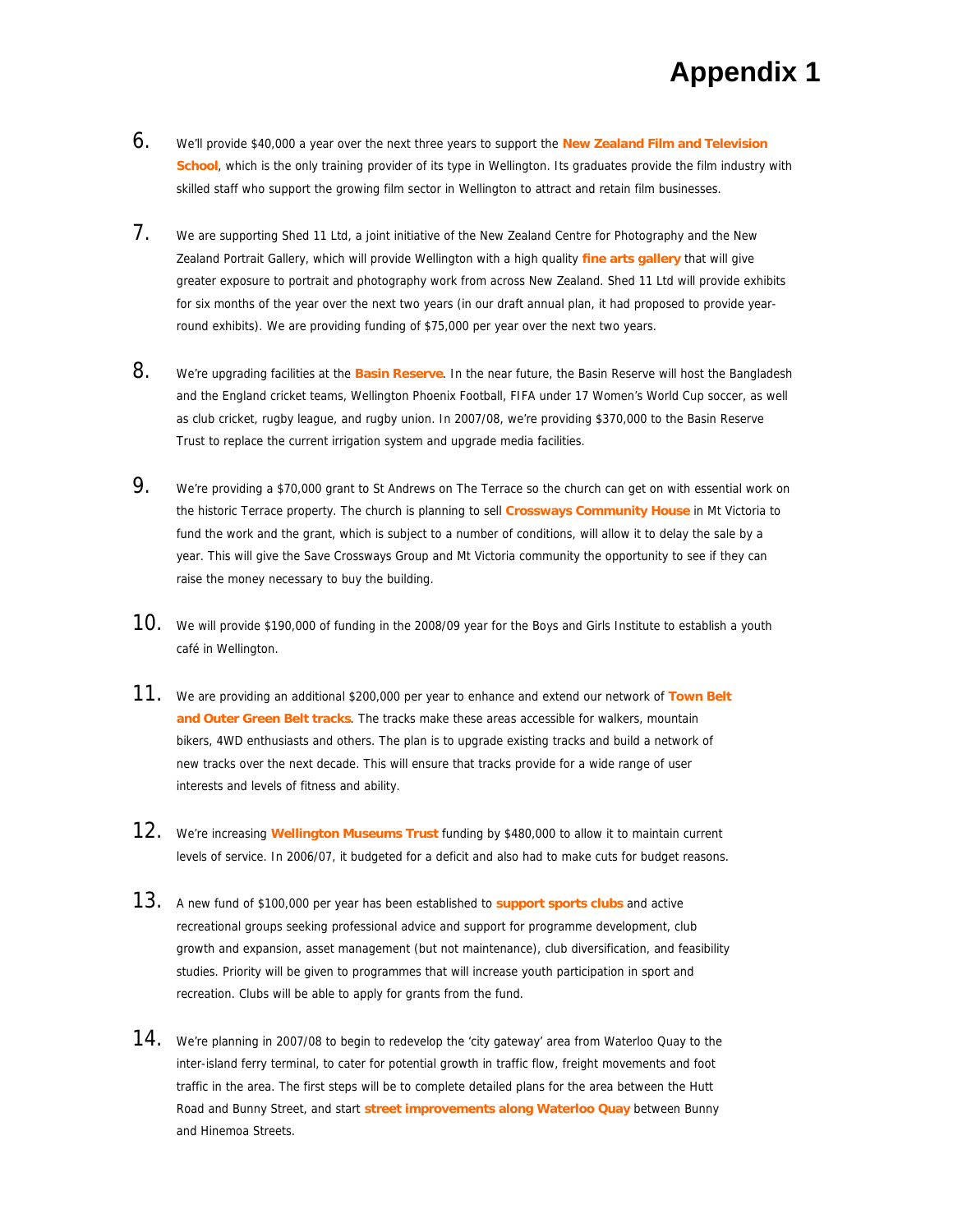- 15. We're providing \$250,000 for each of the next two years to support the **establishment of a wet hostel** in the city, to provide accommodation and professional support for homeless people with a history of alcoholism. A wet hostel is distinct from other accommodation for homeless people in that residents can drink on the premises. The proposal is a partnership between the Council and the Capital and Coast District Health Board. It is an opportunity to house and help some of the city's most visible and vulnerable homeless people – those who, through their alcohol dependence, are unable to meet their own basic needs of food, clothing and shelter.
- 16. We're providing funding to employ a co-ordinator and advisory group to run the new **Newlands Community Centre**, establish a database of our community facilities, and develop a partnership framework to allow non-Council facilities to be accessed more widely. The budget for this is \$206,000 in 2007/08, rising to \$296,000 in future years. We will also develop options for the refurbishment of the **Khandallah Hall**. The budget for this work is \$60,000.
- 17. We're increasing our **grants** pool by \$117,000 per year to assist with increasing day-to-day costs, for groups and initiatives with social, cultural, economic or environmental benefits.
- 18. We're increasing our budget to deal with legal costs from **leaky homes** claims by \$500,000 per year. We have obligations to defend those claims when we think we have acted correctly, which means we have no choice but to incur legal costs.
- 19. We want everyone in Wellington to have affordable access to **broadband networks** capable of meeting their needs, and in the coming year we'll be considering ways we can help make that happen.
- 20. The Greater Wellington Regional Council has established a new **regional economic development agency**, which will be funded from a Greater Wellington targeted rate. As a consequence, we are no longer funding Positively Wellington Business.
- $21.$  We've made changes to our development contributions and revenue and financing policies.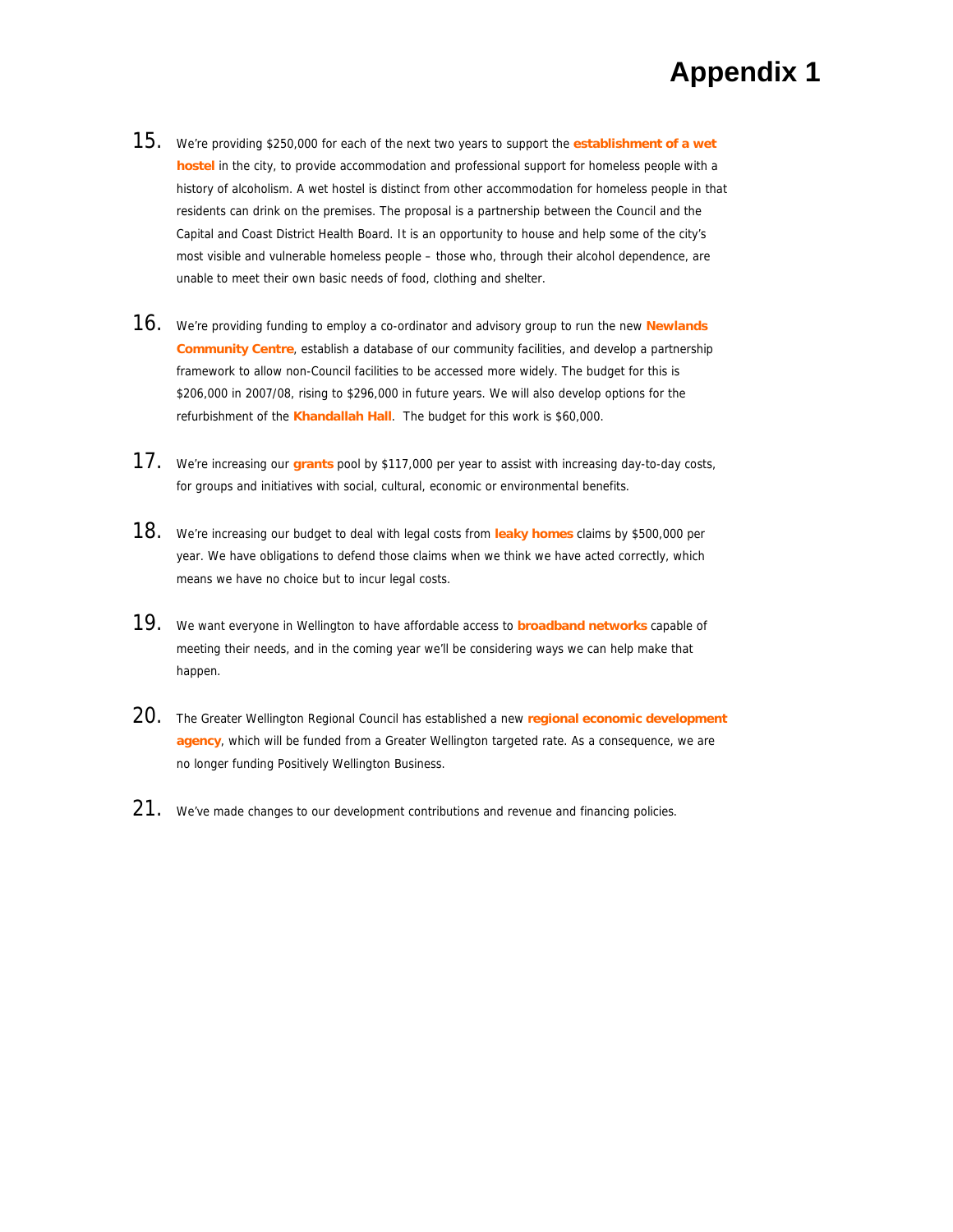#### **RATES, CHARGES AND OPERATIONAL SPENDING**

# To fund our work programme, we're **increasing rates** by an average of **4.37%**. We're also increasing some user charges.

We're forecasting total operational spending of \$311 million during 2007/08. This provides for all of our dayto-day operations and services – things like waste disposal, water supply, operating the transport network, issuing building and resource consents, maintaining parks and gardens and so on.

We fund this spending from a combination of general rates (which are paid on all properties), targeted rates, user charges, grants/subsidies, and other income (such as interest).

Targeted rates include water rates, sewerage rates, stormwater rates, and Marsden Village, downtown, and Tawa driveways rates.

There are two categories of general rates: the base general rate, and the commercial sector general rate. In 2006/07, the commercial sector general rate was 4.4 times higher than the base rate for a property of the same value. We propose to reduce this to 4.2 in 2007/08 and, and extend the period of the transition by two years to 2011/12, we aim to reduce this differential to 2.8.

### **When we decide how to fund a service, we consider a wide range of factors including who benefits.**

Decisions about how to fund a service are guided by our Revenue and Financing Policy. Under the policy, for each activity we consider the following criteria:

- who benefits individuals, an identifiable part of the community, or the whole community
- whether the people or groups who benefit could be excluded from the service if they don't pay, and whether excluding them would be fair and equitable
- whether the benefits will extend to future generations as well as current ones
- the 'polluter pays' principle that people and groups should pay for harm they directly cause
- overall impact on social, economic, cultural and environmental well-being.

We then agree the proportion of funding that each sector will contribute to pay for each activity. For instance tourism promotion is funded through the downtown levy (the retailers, restaurants, bars, hotels and other businesses located in the downtown area who benefit from visitors spending), while our city safety programme that is beneficial to everyone is funded by the general rate.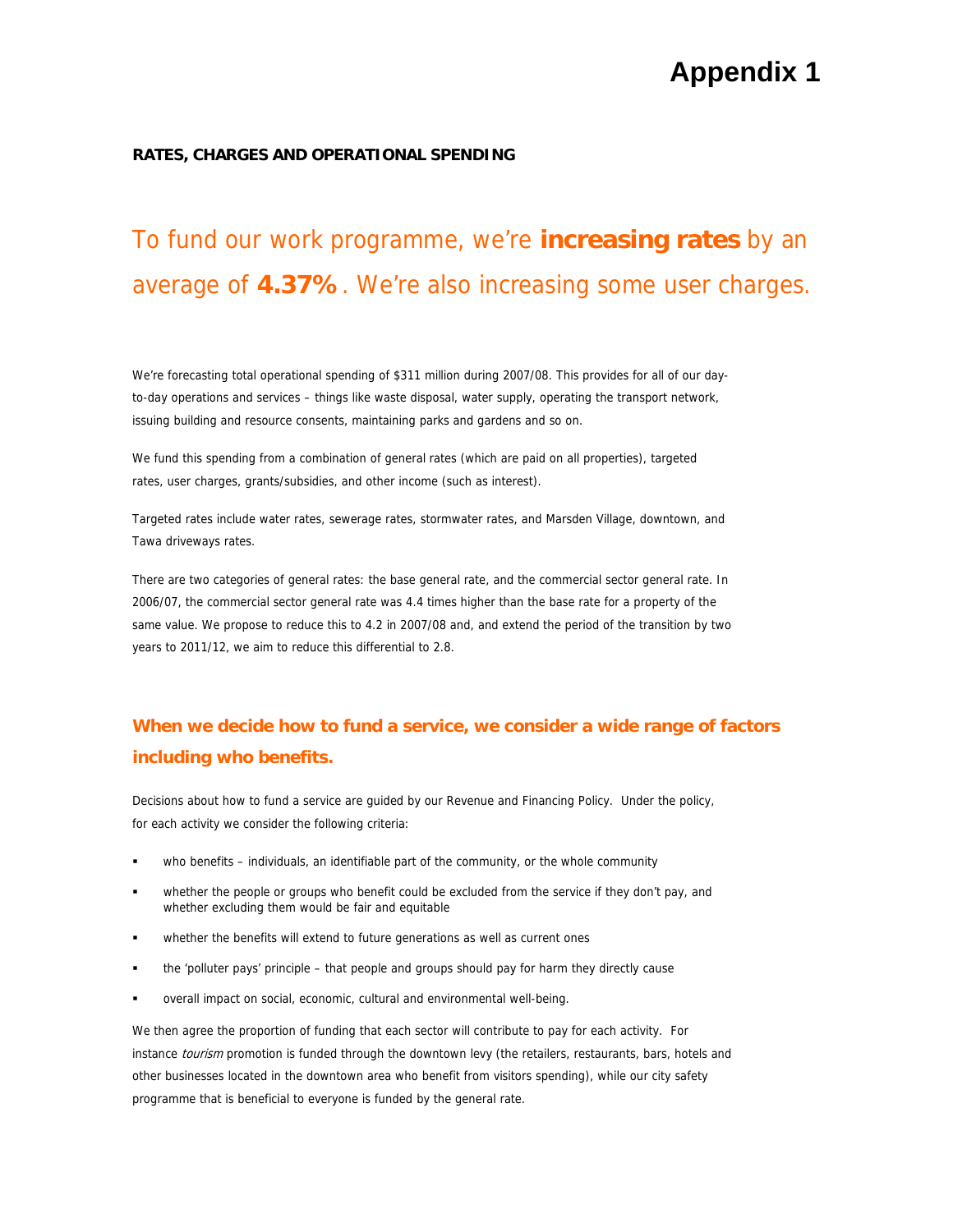### **The increase in overall rates take is significantly less than we proposed in our 2006-16 long-term plan.**

In our 2006-16 long-term plan we had forecast a 5.45% increase (including inflation) in average rates for 2007/08. We're now forecasting a 4.37% average increase.

The lower figure reflects our efforts to manage the city's finances as efficiently and prudently as possible. While we're implementing some new projects which we think will benefit the city, we've also sought operational efficiencies and rescheduled some of our work programme to keep the rates increase below previously forecast levels. For example, we're reducing our grant to Wellington Waterfront Limited (see page XXX), and funding for upgrades of privately owned heritage buildings (see page XXX).

The actual rates changes affect each household or property differently, depending on changes in capital value. The table below shows indicative total rates for a residential property for a range of capital values.

| Indicative residential<br>property rates (without a<br>water meter) |                    |  |  |
|---------------------------------------------------------------------|--------------------|--|--|
| Capital value                                                       | <b>Total rates</b> |  |  |
| \$200,000                                                           | \$858              |  |  |
| \$300,000                                                           | \$1,175            |  |  |
| \$400,000                                                           | \$1,491            |  |  |
| \$500,000                                                           | \$1,808            |  |  |
| \$600,000                                                           | \$2,125            |  |  |
| \$700,000                                                           | \$2,441            |  |  |
| \$800,000                                                           | \$2,758            |  |  |
| \$900,000                                                           | \$3,074            |  |  |

.

#### **We're also changing fees and charges for some of our services.**

We're raising fees for marinas, swimming pools, libraries, building consents/controls, trade waste, fire permits, burials and creations, and recreation centre facility hire.

Decisions about user charges and ratepayer funding of each service are made in accordance with our Revenue and Financing Policy, and reflect the criteria explained above. The increase in swimming pool charges, for example, aims to balance the increased costs of running the pools between those who benefit directly from it (the users) and the general public who have the opportunity to use the pools. The pool charges are offset by an increase an in the ratepayer subsidy to the pools – without this charges would be significantly higher.

The increase in marina fees is lower than we proposed in the draft plan.

The increase in marina fees is lower than we had proposed in our draft annual plan.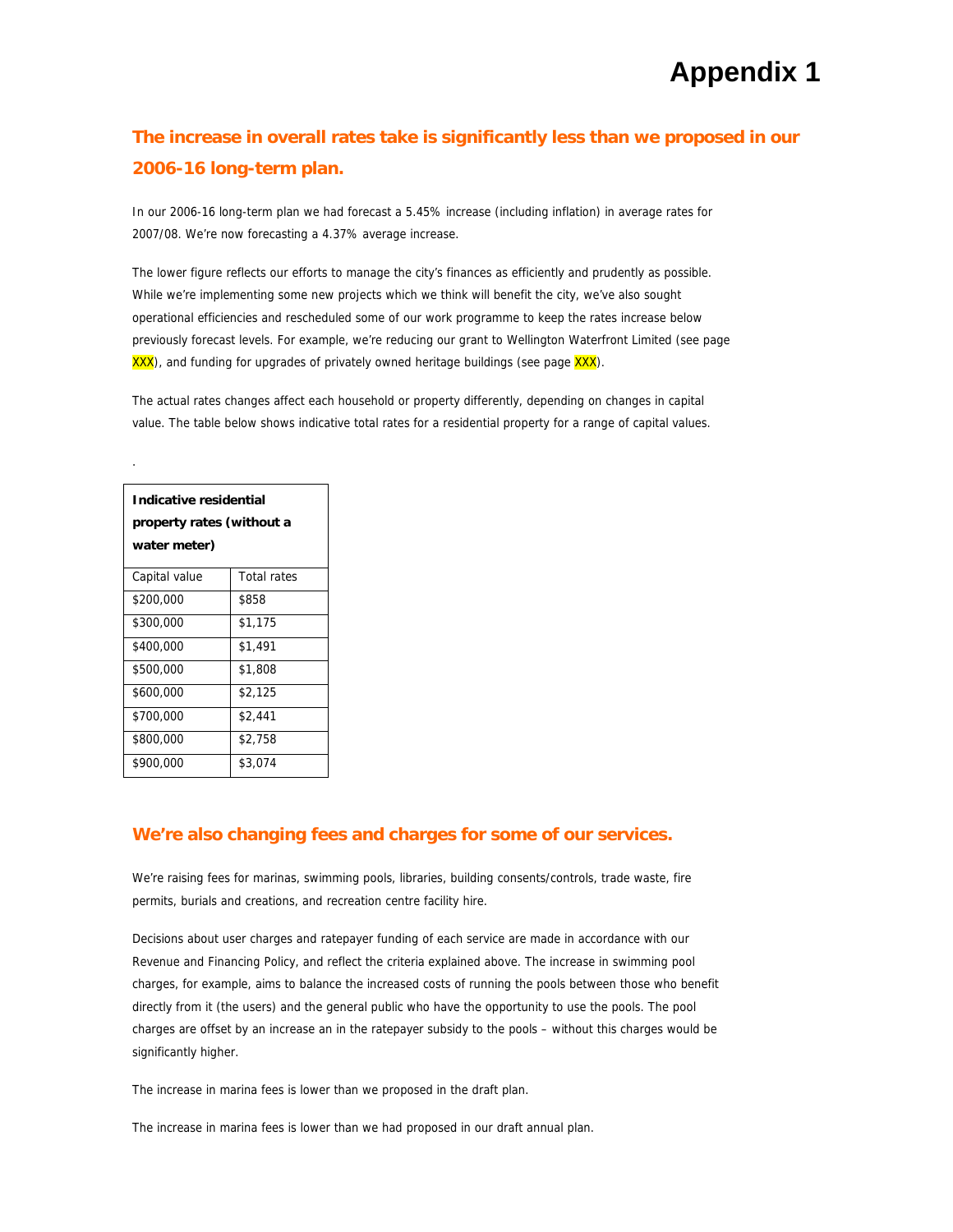

You can find more detail on all of the changes to user fees and charges in the appendices to this plan.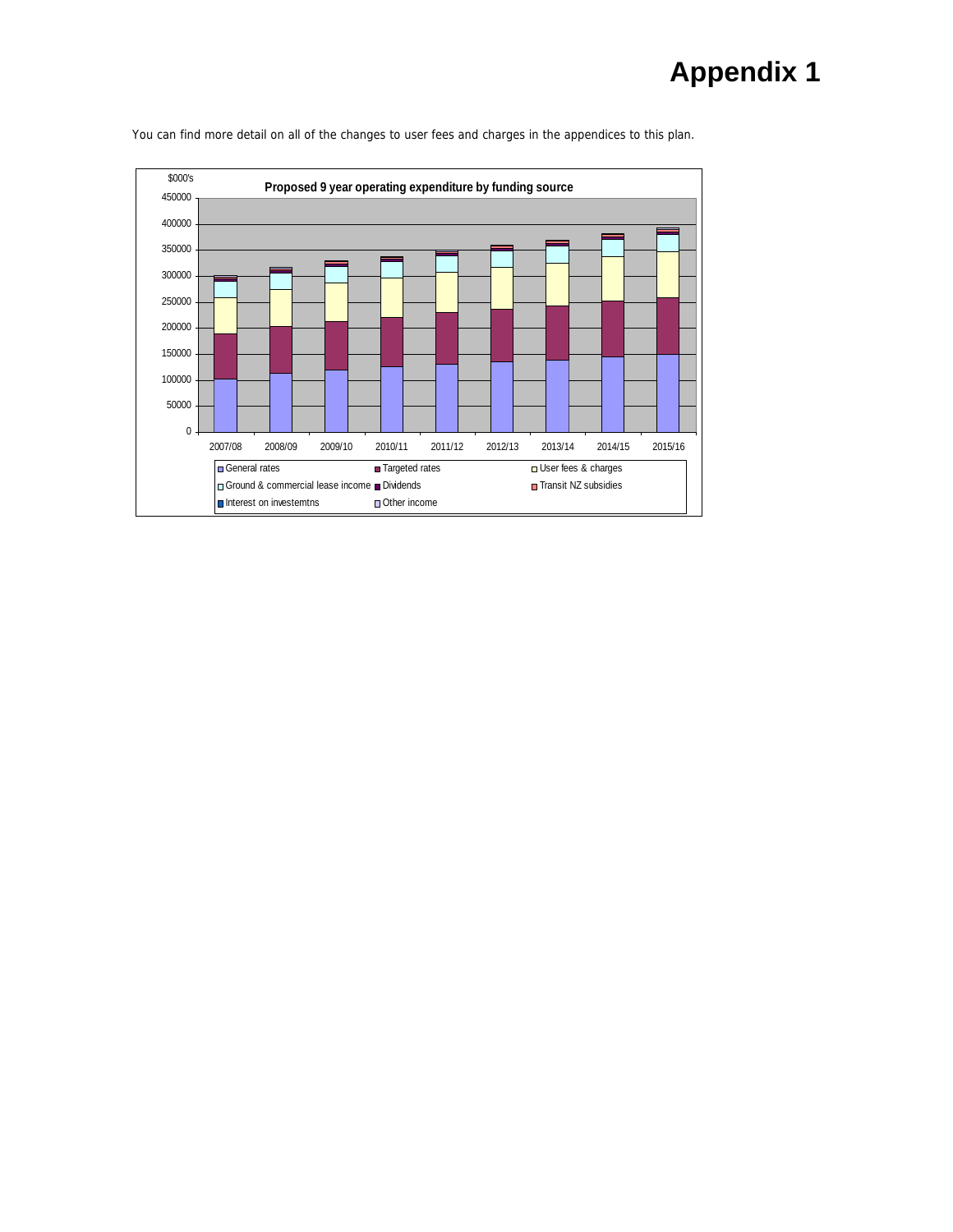#### **CAPITAL SPENDING**

We're managing our capital spending and borrowing programme with a **long-term view**, to ensure current spending doesn't reduce the **options** available to **future councils**.

Capital expenditure pays for property, plant and equipment. This includes buying, building, developing and upgrading assets such as buildings, roads, bridges, water and stormwater pipes, and so on.

We fund capital expenditure from depreciation, borrowings, sales, reserves and bequests, Land Transport NZ and other subsidies, and development contributions. For asset renewals, the main funding source is depreciation. For new assets, the main funding source is borrowings.

We aim to manage our borrowing within the following targets:

- total Council borrowing is less than 10% of equity and less than 150% of income
- net interest is less than 15% of income and less than 20% of rates income
- liquidity is greater than 110%.

### **Effective management of our capital spending programme has allowed us to borrow less than we'd planned.**

We're forecasting total capital spending of \$92.7million for 2007/08 (excluding carried forward capital expenditure. That compares with \$106 million we'd forecast for the year in our 2006-16 long-term plan.

These savings reflect our rescheduling of some capital works we'd budgeted for in our long-term plan. For example, we're deferring: construction of the Messines Road water reservoir ; some wastewater renewal projects; some roading projects; some urban park upgrades including Hannah's Courtyard and Cobblestone Park; replacement of nursery buildings at the Wellington Botanic Garden; extension of Te Ara o Nga Tupuna – Maori heritage trails; hydroslide construction at Karori Pool; and upgrade the road at Makara Cemetery. (An explanation of each change can be found in the variances sections in the next part of this plan.)

Out total capital spending programme for 2007/08 including carried forward capital expenditure is \$120.9m. To fund this we're borrowing \$57 million in 2007/08. This compares with the \$66 million we'd forecast in our 2006-16 long-term plan. This ensures that we can meet current needs without compromising the ability of future councils to meet the city's future needs.